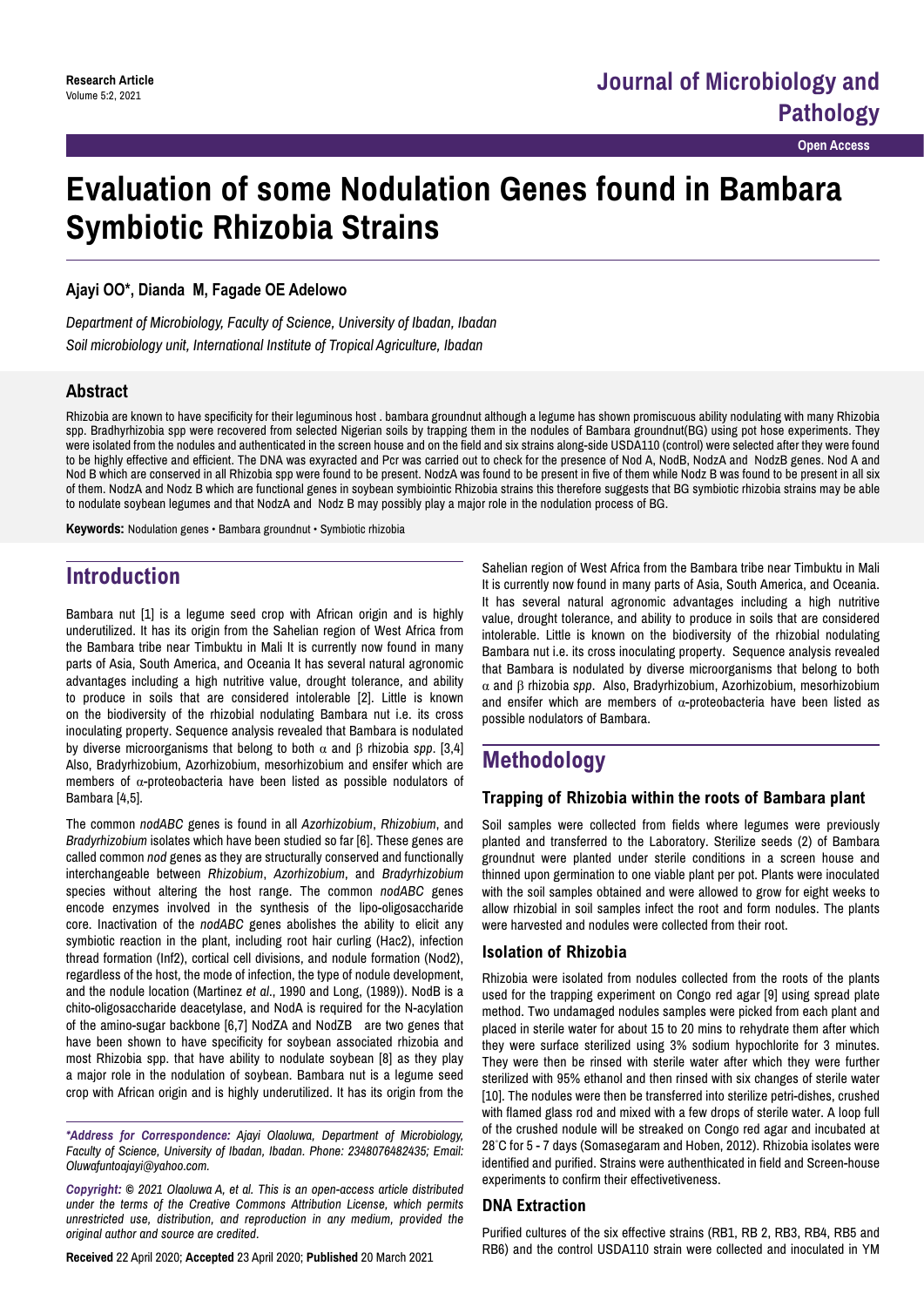broth, after which they were incubated in a rotatory shaker for 5-7 days at 28°C. Cells were pelletized and DNA was extracted from the bacterial cultures using ZYMO bacterial/ fungal kit. Extracted DNA was loaded electrophoretically through 1% agarose gel stained with ethidium bromide (10mg/ml) at 100v for 1 hour. The bands were observed and photographed under UV light using BioDoc-IT imaging system to confirm the presence of DNA.

#### **DNA amplification and restriction**

PCR was done to detect the presence of NodA, NodB, NodZA, and NodZB genes amplicon**.** For template preparation, extracted DNA. Aliquots (3 µl) of the resulting lysate were directly used for PCR without further purification by adding master mix 12 µl (One-Taq quick load 2x Master Mix with standard Buffer New England BioLabs Inc.), the primer 1 µl and nuclease free water 8µl was used for the reaction mix. The amplifications were performed in a GeneAmp PCR System 2400 (PE Biosystems) with the specific protocol required for each primer (see Table 1). After the reaction, aliquots  $(3 \mu l)$ of the PCR products was loaded electrophoretically in 1.5% agarose gel stained with ethidium bromide (10 mg/ml) at 120v for 1 hour 30 mins. The bands would be observed and photographed under UV light using BioDoc-IT imaging system.

### **Results**

### **NODA**

Nod A was 550kb was found to be present in all the six strains including USDA110 confirming that they are rhizobia strains as this nod gene is conserved/ found in all rhizobia and are functionally similar in Rhizobia spp. (Figure 1).

### **NODB**

Nod B was found to be present in all the six strains confirming that they are rhizobia strains as this gene is found in all rhizobia and are functionally similar in Rhizobia spp (Figure 2).

#### **NodZA**

NodZA was found in all the strains except for RB1 where it was completely absent. The gene showed polymorphism having varying bands of varying sizes, this showed that the strains that had this gene can nodulate soybean strains (Figure 3).

| <b>Table 1:</b> Ocgabilloc of primote ascartor FOR. |                                                              |                            |                        |
|-----------------------------------------------------|--------------------------------------------------------------|----------------------------|------------------------|
| Primer                                              | $5 - 3'$                                                     | Annealing temperature (°C) |                        |
| Nodz-A                                              | GGTTTGGCGACTGTCTGTGGTC (F)<br>TTCCACCATGTTGGAAAGAATGGTCC (R) | 60.5<br>59.4               | Branden et al., 2010   |
| Nodz-B                                              | TGATGCCTGCCTGATGTGGCG (F)<br>ATCTTCGCCATTGCCATGCCG (R)       | 62.8<br>61.1               | Branden et al., 2010   |
| Nod-A                                               | TTTGAGCCCGACCCCCGA (F)<br>CCGTTTCGGTCGCTGATGGC (R)           | 62.0<br>61.5               | Larguerre et al., 2001 |
| Nod-B                                               | ATCAGCGACCGAAACGGGACG (F)<br>GGCCGATCAAACCGGACCCA (R)        | 62.1<br>62.6               | Chambon et al., 2017   |

**Table 1:** Sequence of primers used for PCR.

**KEY-** F- forward; R- reverse; G-glutamine; T- thiamine; A- adenosine; C- cytosine.



**Figure 1:** Amplicon of NodA gene.



**Figure 2: Amplicon of NodB gene.**